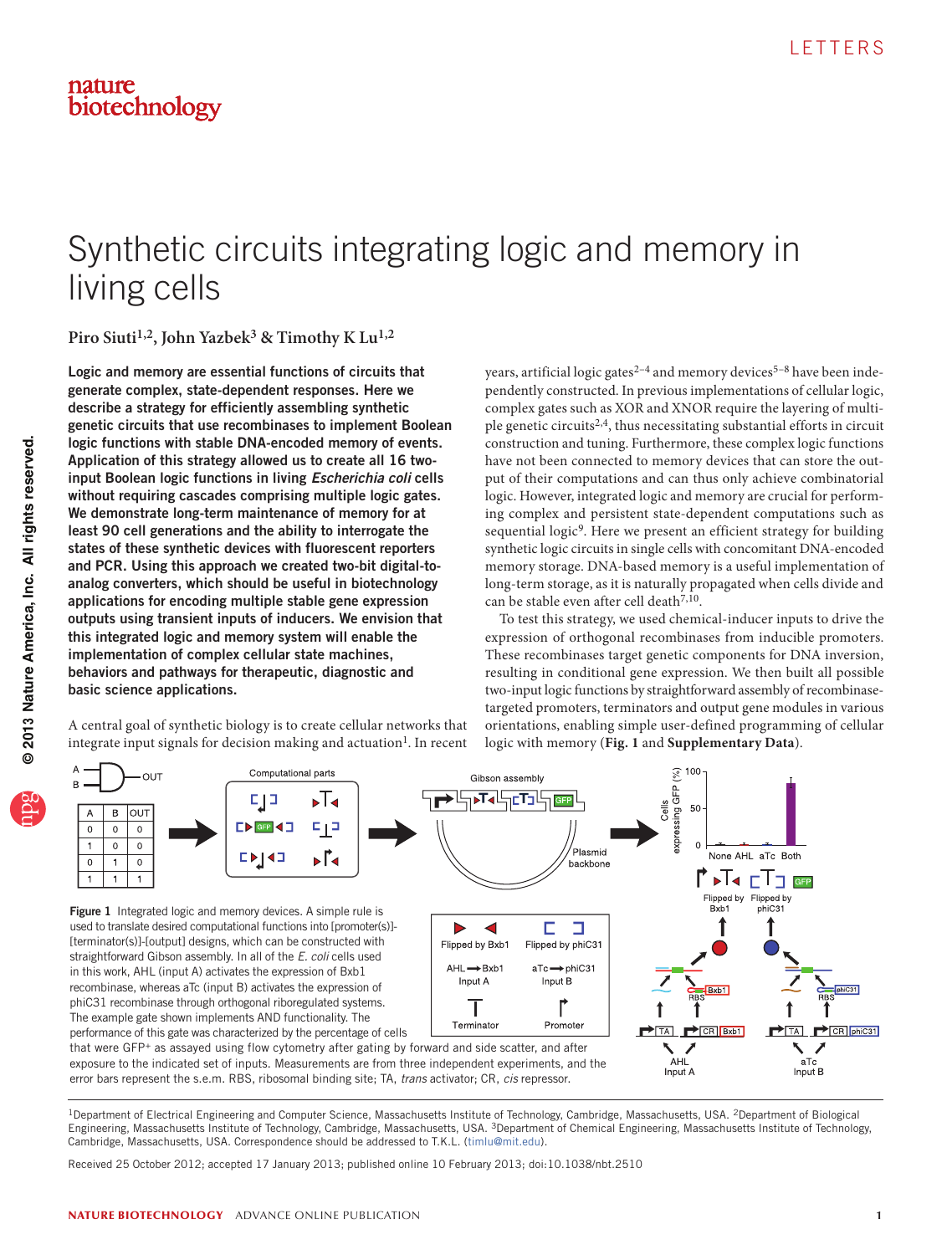## **LETTERS**

<span id="page-1-0"></span>Figure 2 Recombinase-based logic gates can implement a complete set of two-input–oneoutput Boolean logic gates without needing to cascade multiple universal gates together. Cells were exposed to no inputs, AHL only, aTc only, or AHL and aTc simultaneously. The performance of each logic gate was characterized by the percentage of cells that were GFP<sup>+</sup> as assayed using flow cytometry after gating by forward and side scatter. Measurements are from three independent experiments, and the error bars represent the s.e.m.

We used two serine recombinases, Bxb1 and phiC31, each of which targets its own cognate pair of nonidentical recognition sites known as *attB* and *attP*. Bxb1 and phiC31 can irreversibly invert or excise DNA on the basis of the orientation of the surrounding pair of recognition sites $11$ . To ensure low leakage in the absence of inputs, we cloned *bxb1* (ref. [11\)](#page-4-8) and *phiC31* (ref. [12](#page-4-9)) under the control of the inducible riboregulators *N*-Acyl homoserine lactone (AHL) and anhydrotetracycline (aTc[\)13](#page-4-10), respectively. All cells contained both of these recombinase expression constructs and thus accept two digital inputs. When both AHL and aTc were used as inputs, they were applied simultaneously. Hereafter we refer to Bxb1 expression through AHL as signal A and phiC31 expression through aTc as signal B. We assayed the output of our logic and memory designs using *gfp* as a reporter gene (**Supplementary Fig. 1**). We verified that Bxb1 and phiC31 operate orthogonally with respect to each other (**[Fig. 2](#page-1-0)**).

Recombinase-catalyzed inversion of cascaded promoters (recombinase-promoter logic) can implement OR or NAND logic, depending on the initial orientation of the promoters (**[Fig. 2](#page-1-0)**). When both promoters are inverted with respect to the downstream output gene, flipping of either promoter by input A or B results in a high GFP output (OUT = A OR B). When both promoters are upright with respect to the downstream output gene, the inversion of both promoters by inputs A and B is required to produce a low output  $(OUT = A NAND B).$ 

Recombinase-catalyzed inversion of cascaded unidirectional terminators (recombinase-terminator logic) can implement AND or NOR logic, depending on the initial orientation of the terminators (**[Figs. 1](#page-0-0)** and **[2](#page-0-0)**). When two terminators are upright and located between a promoter and an output gene, inversion of both terminators by inputs A and B results in a high output ( $OUT = A AND B$ ). When two unidirectional terminators are initially inverted, the inversion of either terminator by input A or B results in a low output ( $OUT = A NORB$ ).

NOR and NAND gates are universal logic operations and can be assembled together to implement more complex functions<sup>[14,](#page-4-11)[15](#page-4-12)</sup>, as is often done in electrical systems. However, biological systems are resource-constrained environments with much fewer parts available for synthetic circuit design. Thus, direct and efficient



encoding of complex logic functions without the need to cascade multiple universal gates together is desirable.

By building different combinations of recombinase-invertible promoters, terminators and output genes, we created all 16 two-input Boolean logic functions in individual cells without requiring cascades comprising multiple logic gates (**[Figs. 1](#page-0-0)** and **2**). We were able to do this using a modular one-step Gibson assembly strategy with reusable recombinase-invertible components<sup>16</sup>. A simple relationship defines the logic function implemented by a given design in the [promoter(s)]- [terminator(s)]-[output] structure (**[Fig. 2](#page-1-0)**). Specifically, gene expression can occur only when at least one upstream promoter is upright AND no terminators are upright AND the output gene is upright. For example, B NIMPLY A is equivalent to B AND NOT A; this logic function can be built by cascading an inverted promoter, which is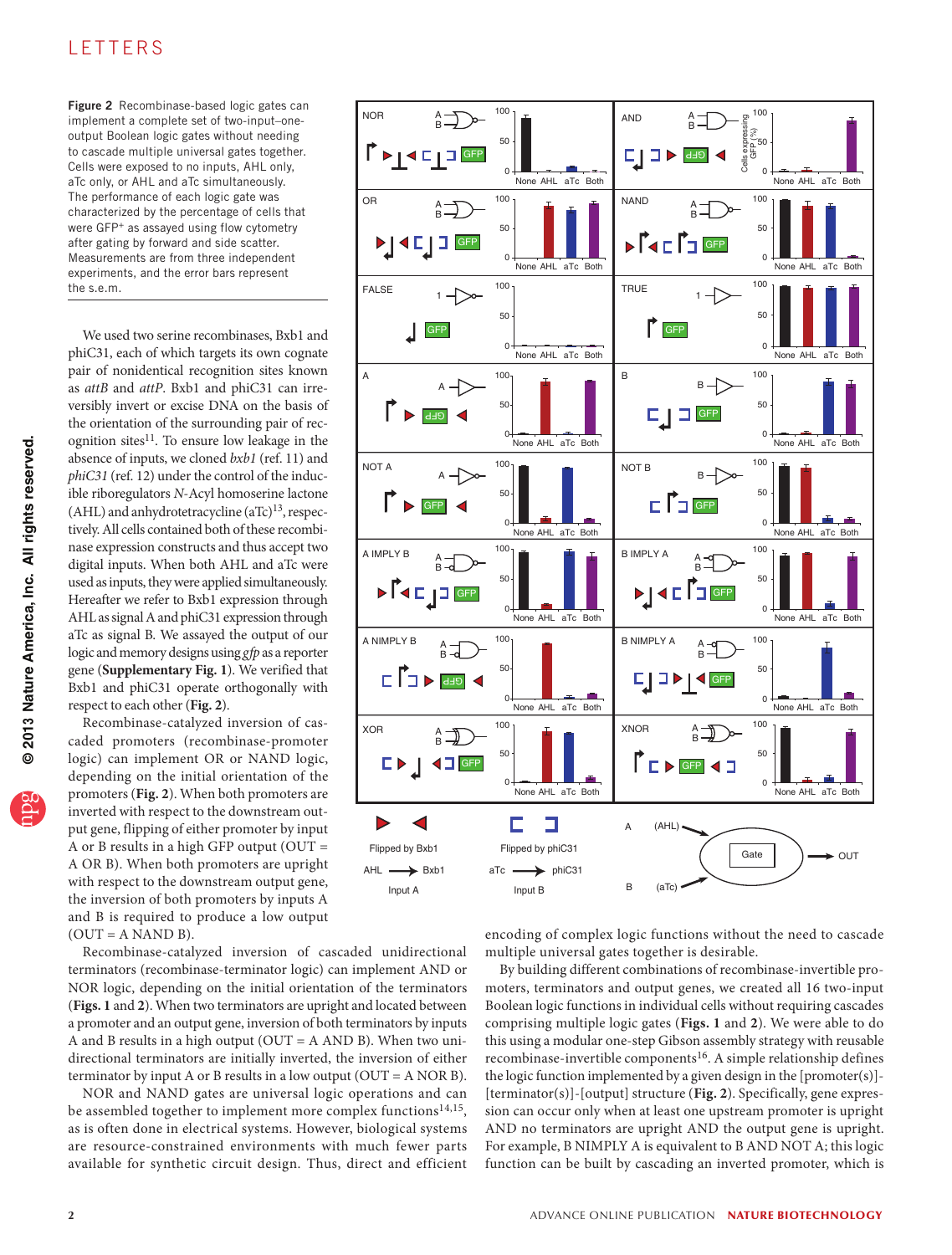<span id="page-2-0"></span>Figure 3 Stable memory maintenance over multiple cell generations and after cell death. (a) Percentage of cells maintaining GFP expression, assayed by flow cytometry after gating by forward and side scatter, in cells containing an AND gate induced to the ON state after day 0 and continuously diluted and grown without input signals for 9 d thereafter. Measurements are from three independent experiments, and the error bars represent the s.e.m. (b) Each state of a NOR gate, as uniquely detected by PCR (yellow arrows indicate primers labeled as P1–P4) after cell death, and analysis of PCR products by electrophoresis on a 1% agarose gel.

flipped by phiC31 (after the addition of input B), with a downstream inverted unidirectional terminator, which is flipped by Bxb1 (after the addition of input A), and a downstream upright *gfp* output gene (**[Fig. 2](#page-1-0)**). In this configuration, gene expression occurs only when B is TRUE (leading to an upstream promoter being upright) and A is FALSE (leading to no unidirectional terminators being upright).

Using these straightforward rules, a given logic function can be implemented using different combinations of the recombinaseinvertible modules, thus giving flexibility for design (**[Figs. 1](#page-0-0)** and **2** and **Supplementary Fig. 2**). Complex XOR and XNOR gates can be implemented with the simplicity of the other logic gates by sandwiching components between the recombinase recognition sites of both recombinases (**[Fig. 2](#page-1-0)** and **Supplementary Fig. 2**). In the XOR gate in **[Figure 2](#page-1-0)**, the double-sandwiched promoter is initially inverted. Any single inversion of the promoter (owing to either AHL or aTc) results in GFP expression, whereas no inversion of the promoter (owing to the absence of AHL and aTc) or double inversion of the promoter (owing to the presence of both AHL and aTc) results in the absence of GFP expression (**[Fig. 2](#page-1-0)**). In the XOR gate in **Supplementary Figure 2**, a double-sandwiched *gfp* gene is initially inverted, and only single inversions of this gene owing to a single input result in GFP expression. In the XNOR gate, the double-sandwiched *gfp* gene is initially upright. Thus, the presence of a single input inverts the *gfp* gene and abolishes GFP expression, which would otherwise be present (**[Fig. 2](#page-1-0)**).

As illustrated by the AND, XOR and NOR gates in **[Figures 1](#page-0-0)**  [and](#page-0-0) **2** and **Supplementary Figure 2**, multiple implementations of a given logic function can be built using our approach. Several factors may influence the choice of one implementation over the other alternatives: recombinase-catalyzed inversion efficiencies can vary based on DNA length<sup>17</sup>; leaky upstream and downstream generegulatory elements that are outside of the logic gate itself may affect the expression of output genes; the actual unidirectionality of the gene-regulatory elements may affect which components are used (for example, promoters may have transcriptional activity even in the inverted direction, or terminators may have transcriptional termination activity even in the inverted direction); and different recombinase recognition sites may affect the behavior of the gene-regulatory elements themselves.

A key feature of this computational paradigm is that these logic units maintain stable output memory after the inputs are withdrawn. We demonstrated this by allowing an AND gate to be induced to its ON state with both inputs and then repeatedly subdiluting and growing these cells for 9 d (>90 generations) without the inputs present (**[Fig. 3a](#page-2-0)**). This circuit maintained a high output throughout the entire period after induction. This property should enable the creation of complex, state-dependent synthetic circuits. Furthermore, in contrast to circuits that use transcriptional or post-transcriptional logic, in our circuits we were able to detect the state of computations using PCR even after cell death (**[Fig. 3b](#page-2-0)**). This feature may be used to create cellular biosensors whose states can be interrogated in a multiplexed fashion using high-throughput sequencing techniques.



One of the main goals of synthetic biology is to use synthetic gene circuits to develop higher-order networks with programmable functionality[18](#page-4-15). To demonstrate that our approach can be used to achieve this goal, we built digital-to-analog converters, which translate digital inducer inputs into stable analog gene expression outputs[19.](#page-4-16) Our digital-to-analog converter circuits accept two digital inducer inputs (AHL and aTc) and produce four stable analog gene expression output levels on the basis of recombinase-invertible toggling of gene expression from constitutive promoters with different strengths (**[Fig.](#page-3-0) 4**). We used three constitutive promoters (proA, proC and proD<sup>[20](#page-4-17)</sup>) to build three distinct digital-to-analog converters with different digitally settable gene expression output levels. We determined the relative strengths of the variant promoters with downstream Bxb1 and phiC31 recombinase-recognition sites by assaying GFP fluorescence using flow cytometry (**Supplementary Fig. 3**). These results showed that the phiC31 *attB* site reduced GFP expression from all promoters compared with the Bxb1 *attB* site or with no intervening recombinase recognition site.

Each digital-to-analog circuit contains a pair of these variant constitutive promoters, each of which drives the expression of GFP only after inducible recombinase-mediated inversion. The total GFP output of the circuit when exposed to both inputs is approximately equal to the GFP output level when only AHL is present plus the GFP output level when only aTc is present (**[Fig. 4](#page-3-0)**). When the individual analog output levels of each recombinase-invertible *gfp* expression cassette are designed to vary by twofold with each other, the digital-to-analog circuit output is determined by the inputs on the basis of a simple binary code. For example, the digital AHL input can be represented as the least-significant bit and the digital aTc input can be represented as the most-significant bit in a binary integer that is scaled to yield the ultimate analog gene expression output (**[Fig. 4c](#page-3-0)**).

Beyond being a circuit motif for synthetic biology that to our knowledge has not been implemented before, we believe that the digitalto-analog circuit motif will be applicable to real-world applications.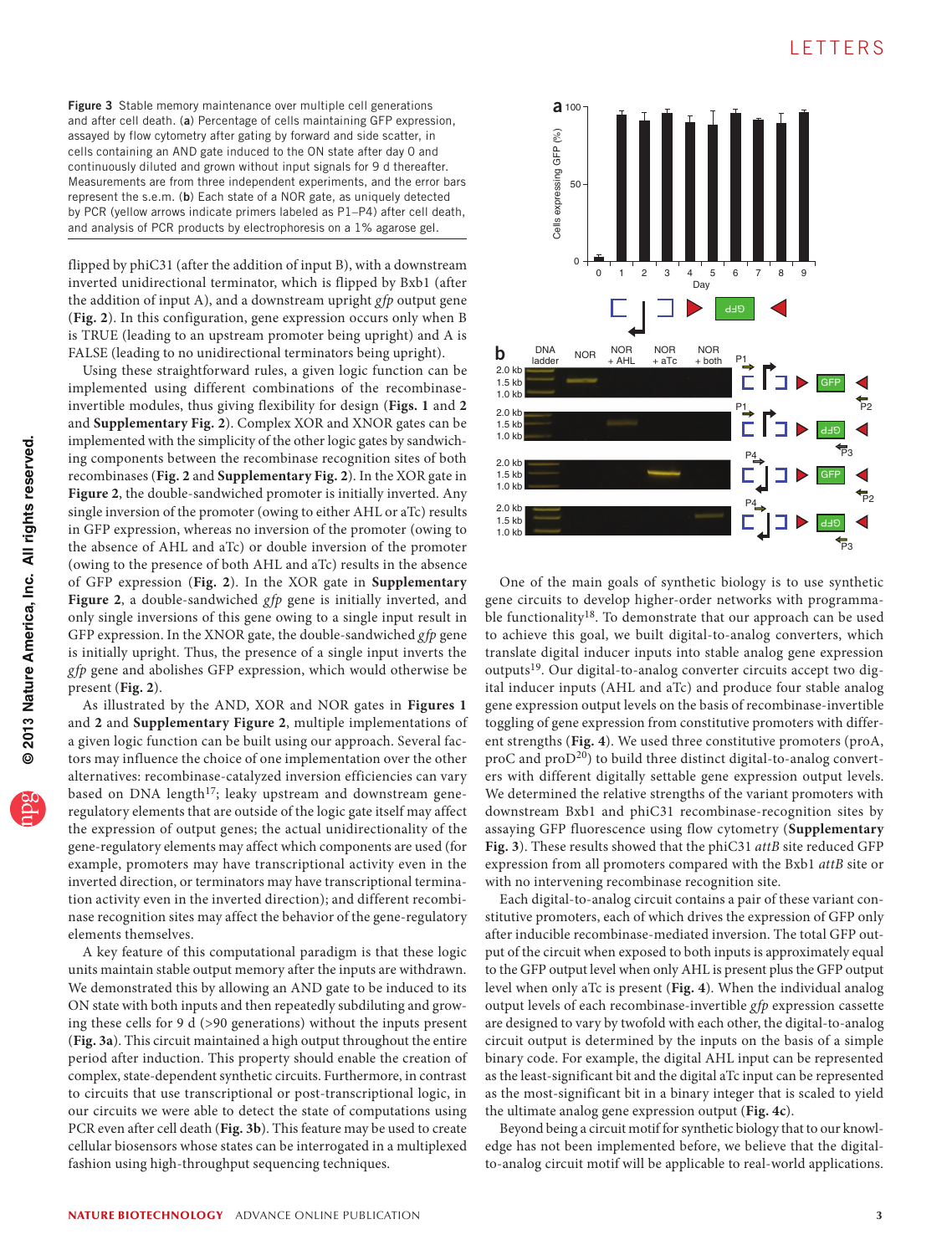# **LETTERS**

<span id="page-3-0"></span>Figure 4 Recombinase-based logic and memory can implement digitalto-analog converters. Cells were exposed to no inputs, AHL only, aTc only, or AHL and aTc simultaneously. (a–c) Various digital combinations of the input inducers result in multiple levels of analog gene expression outputs on the basis of the varying strengths of the promoters used and the sum of their respective outputs. Non-normalized mean expression levels are given to the right of each bar in arbitrary units (AU) of fluorescence, and normalized expression levels are listed in the column labeled OUT, where they are rounded to the nearest integer, and  $1 \times$  corresponds to  $\sim$  2,700 AU. Fluorescence levels of the digital-to-analog converters with no inputs are very low on the basis of comparisons to control circuits that lack the *gfp* gene and cells that contain the *gfp* gene with an inverted promoter (Supplementary Fig. 4). Measurements of fluorescence values are based on geometric means from three independent experiments, and the error bars represent the s.e.m.

In particular, in biotechnology processes, constitutive promoters are useful for stable gene expression but suffer from the inability to dynamically tune gene expression levels or induce gene expression at defined time points<sup>21</sup>. In contrast, inducible promoters provide adjustable gene expression but rely on inducers that can be expensive or difficult to scale into higher volumes<sup>21</sup>. Our digital-to-analog converters provide an advantageous compromise between constitutive and inducible promoters and can be extended to enable the scalable programming of 2*n* constitutive output expression levels by the application of *n* input inducers. Cells containing these circuits need only be induced transiently to lock them into a defined constitutive level of expression, thus mitigating issues associated with inducer scalability. Digital-to-analog circuits may also be useful for multiplexed reporting of digital events with a single analog output. For example, distinct analog expression levels can be uniquely mapped back to their digital input combinations by a simple binary code (**[Fig. 4c](#page-3-0)**).

We have created an efficient system for integrated logic and memory within single cells. Our modular DNA assembly strategy enables straightforward plug-and-play encoding of logic functions with concomitant memory arising from the ability of recombinases to 'write' information in DNA. This approach could be further applied to higher organisms, including eukaryotes. The complexity of single-cell logic and memory can be expanded by mining databases for new orthogonal recombinases or designing synthetic recombinases with defined DNA specificities<sup>22,[23](#page-4-20)</sup>. Moreover, the simple rules that govern the behavior of recombinasebased computation should be compatible with automated genetic circuit design algorithms<sup>24</sup>. Complex multilayered circuits that perform statedependent computation could be further designed by having the outputs of our circuits be recombinases or regulatory elements (for example, transcription factors or RNAs) that control downstream computational elements. Our recombinase-based circuits could target DNA carried on mobile genetic elements such as engineered bacteriophages as a form of portable and transmissible memory[25,](#page-4-22)[26](#page-4-23). Future challenges associated with increasing the complexity of recombinase-based circuits will include explicitly validating orthogonality between recombinases as well as between recombinases and host genomes, engineering orthogonal recombinase expression vectors with minimal leakage<sup>13</sup>, accounting for timing issues in multilayer circuits or circuits that involve intercellular communication<sup>[2,](#page-4-1)[4,](#page-4-2)[27,](#page-4-24)28</sup> and minimizing unwanted effects of recombinase recognition sites on the performance of regulatory components (for example, by using synthetic insulators).

Because we used unidirectional recombinases, our logic gates maintain memory of their inputs over time and are not conditional solely on their inputs at a given time. This useful property can enable the construction of biological-state machines that implement sequential logic and stable cellular states. For example, this platform could be used to build autonomous cellular circuits that transition cells in a



bioprocess through defined cellular phases, such as biomass accumulation followed by biomolecule production and then cell lysis. Cellular biosensors containing logic-and-memory circuits based on irreversible recombinases could be interrogated for their history of exposure to individual or logical combinations of environmental signals. For basic scientific applications, this framework could be used to establish stable synthetic differentiation cascades by controlling both the timing and sequence of transcription factors that determine cell fate. Dynamic cellular signals can be integrated into higher-order computations by linking them to recombinase expression. Multicellular systems endowed with these logic and memory devices may also imple-ment distributed computation or synthetic cellular consortia<sup>27-[29](#page-4-26)</sup>. By extending this approach to reversible memory devices<sup>[7,](#page-4-6)[8,](#page-4-4)[19](#page-4-16)</sup>, one may be able to further construct sequential logic systems with resettable memory or clocked behaviors. However, a key challenge with reversible recombinase-memory devices is ensuring that transitions between states can be tightly controlled<sup>[7,](#page-4-6)[8,](#page-4-4)[10](#page-4-7)</sup>. Ultimately, we envision that our approach for integrating cellular logic and memory will enable the construction of complex cellular state machines for biotechnology, therapeutic, diagnostic and basic science applications.

## **METHODS**

Methods and any associated references are available in the [online](http://www.nature.com/doifinder/10.1038/nbt.2510) [version](http://www.nature.com/doifinder/10.1038/nbt.2510) of the paper.

*Note: Supplementary information is available in the online [version](http://www.nature.com/doifinder/10.1038/nbt.2510) of the paper.*

#### **Acknowledgments**

The *bxb1* gene was a generous gift from G.F. Hatfull (Department of Biological Sciences, University of Pittsburgh), and the riboregulator plasmids were donated by J.J. Collins (Biomedical Engineering, Boston University). The authors thank R. Danial and A.A. Cheng for careful comments on the manuscript. This work was supported by an Office of Naval Research Multidisciplinary University Research Initiative (MURI) grant and the Defense Advanced Research Projects Agency (DARPA).

#### **AUTHOR CONTRIBUTIONS**

T.K.L. conceived of this study. P.S. and J.Y. implemented, constructed and performed all experiments. All authors analyzed the data, discussed results and wrote the manuscript.

#### **COMPETING FINANCIAL INTERESTS**

The authors declare competing financial interests: details are available in the [online](http://www.nature.com/doifinder/10.1038/nbt.2510) [version](http://www.nature.com/doifinder/10.1038/nbt.2510) of the paper.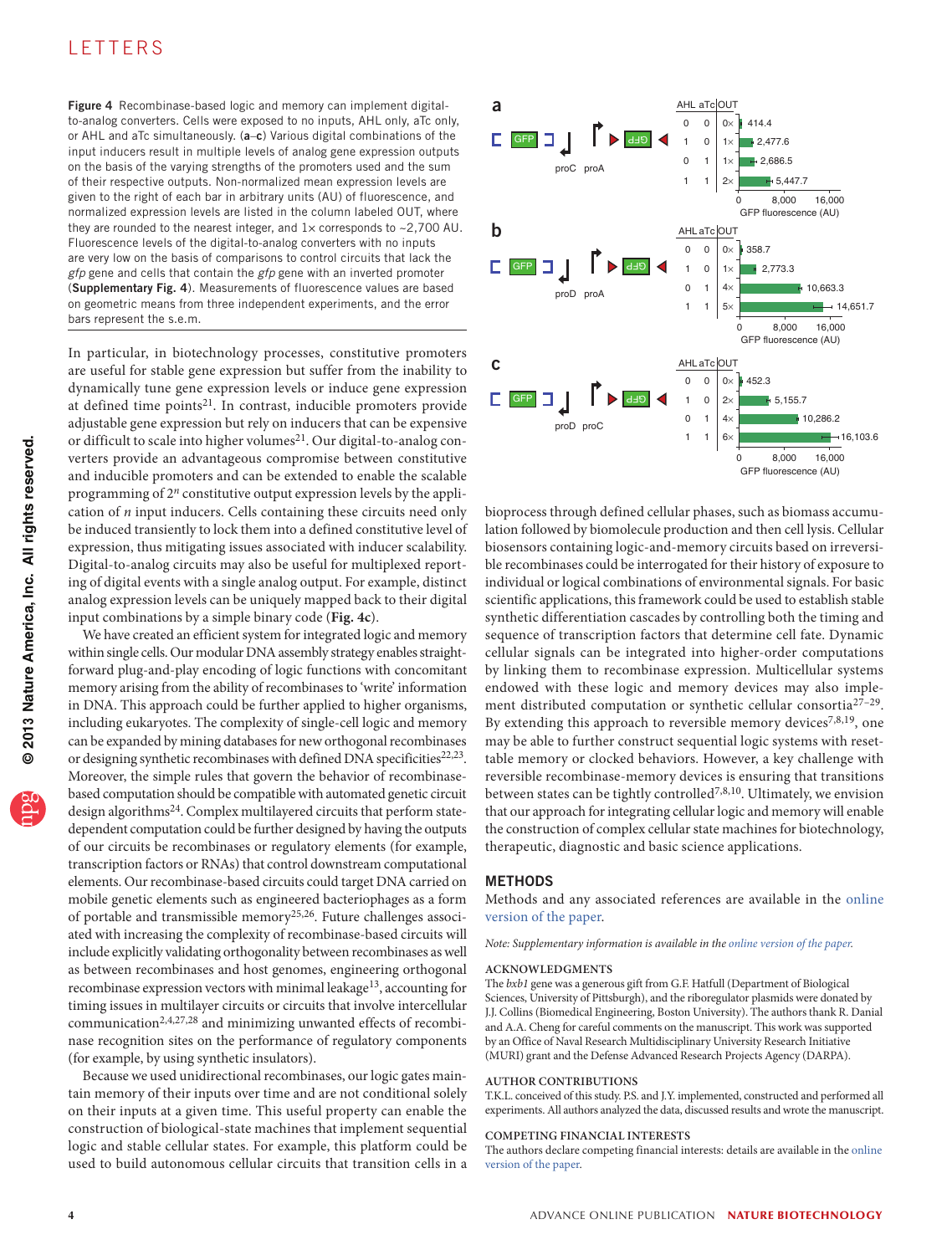Published online at<http://www.nature.com/doifinder/10.1038/nbt.2510>. Reprints and permissions information is available online at [http://www.nature.com/](http://www.nature.com/reprints/index.html) [reprints/index.html](http://www.nature.com/reprints/index.html).

- <span id="page-4-0"></span>1. Hasty, J., McMillen, D. & Collins, J.J. Engineered gene circuits. *Nature* 420, 224–230 (2002).
- <span id="page-4-1"></span>2. Regot, S. *et al.* Distributed biological computation with multicellular engineered networks. *Nature* 469, 207–211 (2011).
- 3. Auslander, S., Auslander, D., Muller, M., Wieland, M. & Fussenegger, M. Programmable single-cell mammalian biocomputers. *Nature* 487, 123–127 (2012).
- <span id="page-4-2"></span>4. Tamsir, A., Tabor, J.J. & Voigt, C.A. Robust multicellular computing using genetically encoded NOR gates and chemical 'wires'. *Nature* 469, 212–215 (2011).
- <span id="page-4-3"></span>5. Ajo-Franklin, C.M. *et al.* Rational design of memory in eukaryotic cells. *Genes Dev.* 21, 2271–2276 (2007).
- 6. Gardner, T.S., Cantor, C.R. & Collins, J.J. Construction of a genetic toggle switch in *Escherichia coli*. *Nature* 403, 339–342 (2000).
- <span id="page-4-6"></span>7. Friedland, A.E. *et al.* Synthetic gene networks that count. *Science* 324, 1199–1202 (2009).
- <span id="page-4-4"></span>8. Bonnet, J., Subsoontorn, P. & Endy, D. Rewritable digital data storage in live cells via engineered control of recombination directionality. *Proc. Natl. Acad. Sci. USA* 109, 8884–8889 (2012).
- <span id="page-4-5"></span>9. Benenson, Y. Biomolecular computing systems: principles, progress and potential. *Nat. Rev. Genet.* 13, 455–468 (2012).
- <span id="page-4-7"></span>10. Ham, T.S., Lee, S.K., Keasling, J.D. & Arkin, A.P. Design and construction of a double inversion recombination switch for heritable sequential genetic memory. *PLoS ONE* 3, e2815 (2008).
- <span id="page-4-8"></span>11. Ghosh, P., Pannunzio, N.R. & Hatfull, G.F. Synapsis in phage Bxb1 integration: selection mechanism for the correct pair of recombination sites. *J. Mol. Biol.* 349, 331–348 (2005).
- <span id="page-4-9"></span>12. Groth, A.C., Olivares, E.C., Thyagarajan, B. & Calos, M.P. A phage integrase directs efficient site-specific integration in human cells. *Proc. Natl. Acad. Sci. USA* 97, 5995–6000 (2000).
- <span id="page-4-10"></span>13. Callura, J.M., Cantor, C.R. & Collins, J.J. Genetic switchboard for synthetic biology applications. *Proc. Natl. Acad. Sci. USA* 109, 5850–5855 (2012).
- <span id="page-4-11"></span>14. Tabor, J.J. *et al.* A synthetic genetic edge detection program. *Cell* 137, 1272–1281 (2009).
- <span id="page-4-12"></span>15. Rinaudo, K. *et al.* A universal RNAi-based logic evaluator that operates in mammalian cells. *Nat. Biotechnol.* 25, 795–801 (2007).
- <span id="page-4-13"></span>16. Gibson, D.G. *et al.* Enzymatic assembly of DNA molecules up to several hundred kilobases. *Nat. Methods* 6, 343–345 (2009).
- <span id="page-4-14"></span>17. Ringrose, L., Chabanis, S., Angrand, P.O., Woodroofe, C. & Stewart, A.F. Quantitative comparison of DNA looping *in vitro* and *in vivo*: chromatin increases effective DNA flexibility at short distances. *EMBO J.* 18, 6630–6641 (1999).
- <span id="page-4-15"></span>18. Cheng, A.A. & Lu, T.K. Synthetic biology: an emerging engineering discipline. *Annu. Rev. Biomed. Eng.* 14, 155–178 (2012).
- <span id="page-4-16"></span>19. Lu, T.K., Khalil, A.S. & Collins, J.J. Next-generation synthetic gene networks. *Nat. Biotechnol.* 27, 1139–1150 (2009).
- <span id="page-4-17"></span>20. Davis, J.H., Rubin, A.J. & Sauer, R.T. Design, construction and characterization of a set of insulated bacterial promoters. *Nucleic Acids Res.* 39, 1131–1141 (2011).
- <span id="page-4-18"></span>21. Mijakovic, I., Petranovic, D. & Jensen, P.R. Tunable promoters in systems biology. *Curr. Opin. Biotechnol.* 16, 329–335 (2005).
- <span id="page-4-19"></span>22. Groth, A.C. & Calos, M.P. Phage integrases: biology and applications. *J. Mol. Biol.* 335, 667–678 (2004).
- <span id="page-4-20"></span>23. Gordley, R.M., Gersbach, C.A. & Barbas, C.F. III. Synthesis of programmable integrases. *Proc. Natl. Acad. Sci. USA* 106, 5053–5058 (2009).
- <span id="page-4-21"></span>24. Lux, M.W., Bramlett, B.W., Ball, D.A. & Peccoud, J. Genetic design automation: engineering fantasy or scientific renewal? *Trends Biotechnol.* 30, 120–126 (2012).
- <span id="page-4-22"></span>25. Lu, T.K. & Collins, J.J. Engineered bacteriophage targeting gene networks as adjuvants for antibiotic therapy. *Proc. Natl. Acad. Sci. USA* 106, 4629–4634 (2009).
- <span id="page-4-23"></span>26. Ortiz, M.E. & Endy, D. Engineered cell-cell communication via DNA messaging. *J. Biol. Eng.* 6, 16 (2012).
- <span id="page-4-24"></span>27. You, L., Cox, R.S., Weiss, R. & Arnold, F.H. Programmed population control by cell-cell communication and regulated killing. *Nature* 428, 868–871 (2004).
- <span id="page-4-25"></span>28. Bacchus, W. *et al.* Synthetic two-way communication between mammalian cells. *Nat. Biotechnol.* 30, 991–996 (2012).
- <span id="page-4-26"></span>29. McMillen, D., Kopell, N., Hasty, J. & Collins, J.J. Synchronizing genetic relaxation oscillators by intercell signaling. *Proc. Natl. Acad. Sci. USA* 99, 679–684 (2002).